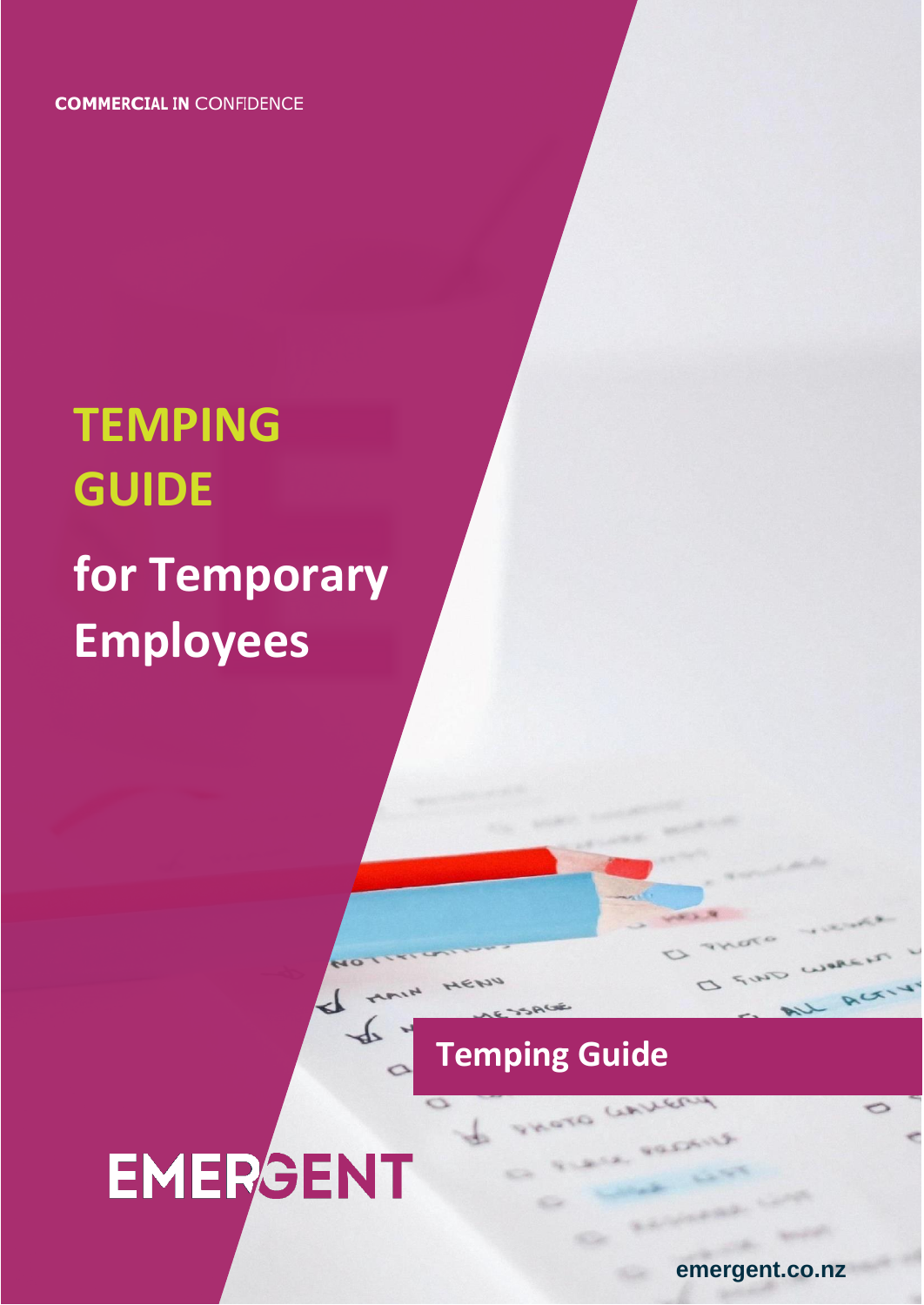## **Contents**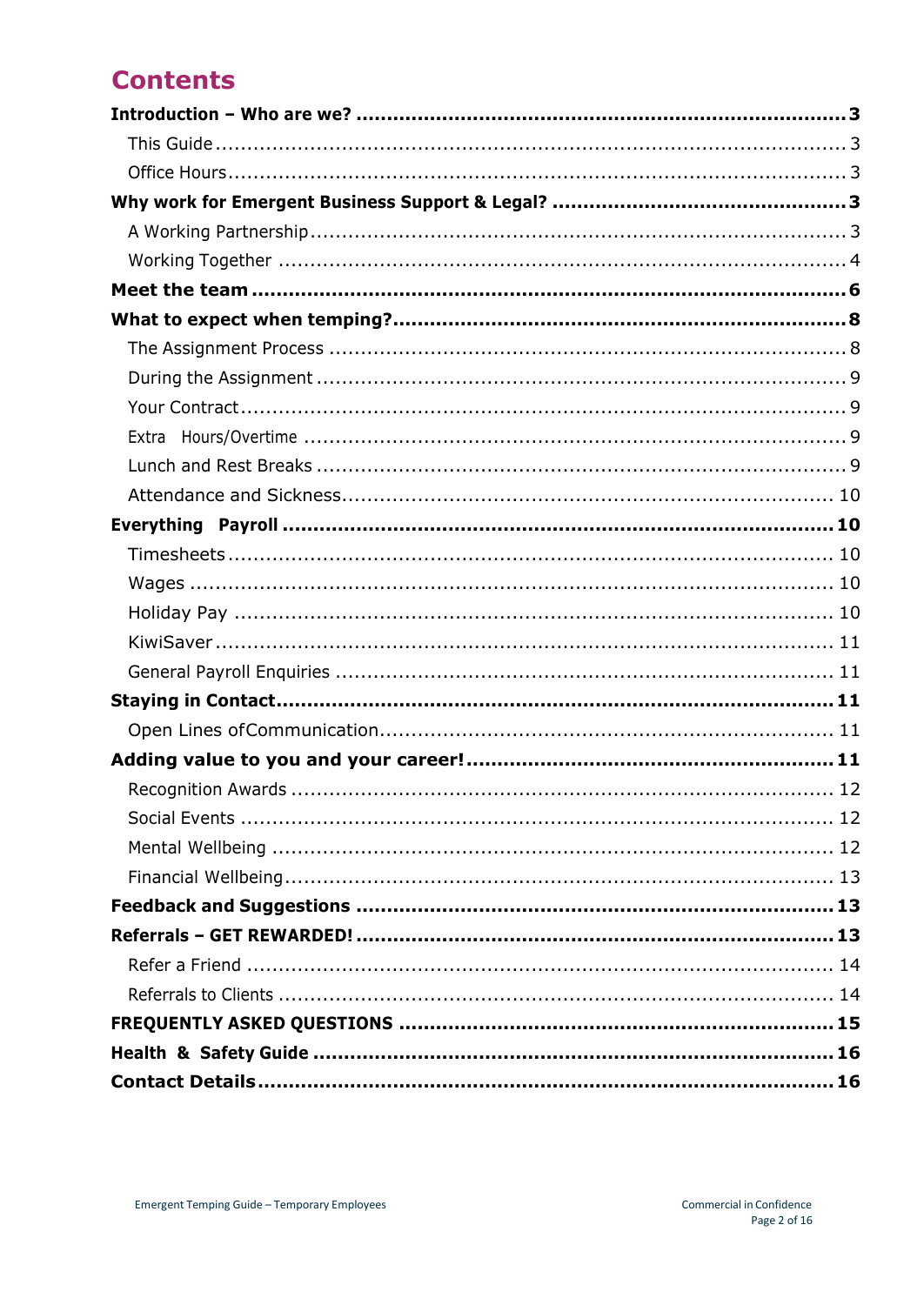## <span id="page-2-0"></span>**Introduction – Who are we?**

Established in 2002, we are a Kiwi owned agency, well established and has a name synonymous with providing a quality service to candidates and clients alike.

Emergent Business Support & Legal division specialises in the provision of experienced and skilled Temporary and Permanent staff to a wide variety of businesses.

This guide is aimed at providing information aboutthe fundamentals oftemping how temping works, processes, benefits of working with us, and expectations.

## <span id="page-2-1"></span>**This Guide**

ThisisyourguidetotempingwithEmergentBusinessSupport&Legal. Ifyou have any concerns or queries not addressed in this handbook, please get in touch. 09 353 2001

## <span id="page-2-2"></span>**Office Hours**

We are open 8:00am- 5:30pm Monday – Friday.

## <span id="page-2-3"></span>**Why work for Emergent Business Support & Legal?**

We are a long-standing and well-established team of Recruitment and HR professionals.

We can offer you work with a great portfolio of clients, rates of pay to match your experience, and on-going benefits.

We offer a thorough interview along with state-of-the-art testing. We take the time to listen to everyone's individual requirements to ensure we understand you in order to match you to a great role.

## <span id="page-2-4"></span>**A Working Partnership**

Emergent Business Support & Legal provides an honest, flexible and timely service based on successful, sound business practices, and market experience.

#### **We offer:**

- A thorough, professional and consultative service
- Open and honest communication
- A number of readily available & regular work opportunities
- A prestigious client portfolio with a number of preferred supplier agreements in place
- Solid advice about employment options
- CV, interview and up skilling advice
- Market advice
- Skills assessments and free training / up-skilling
- Effective and easy payroll solutions including online interactive timesheets candidate initiated invoicing and reporting Weekly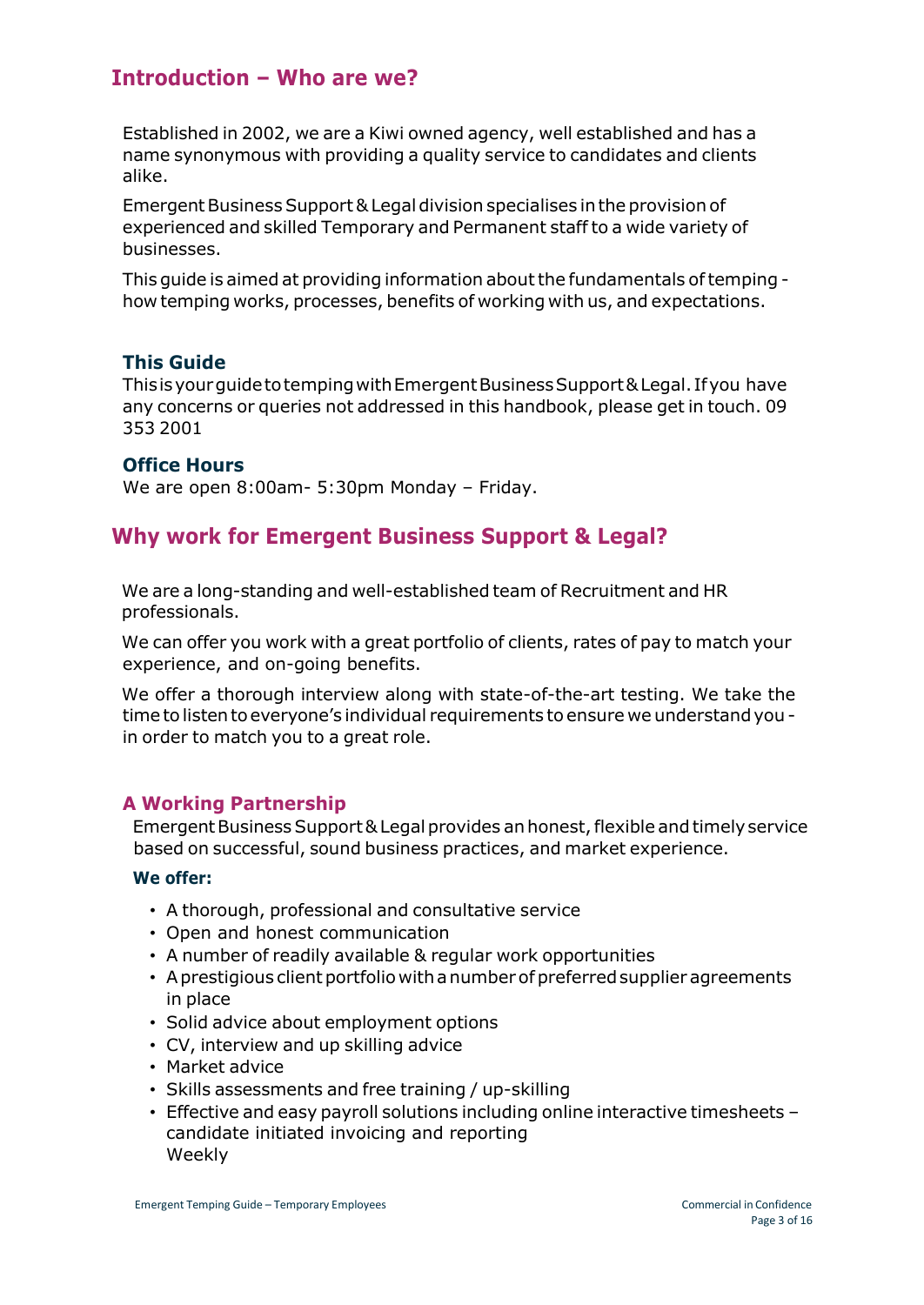- Weekly pay, electronic, payslips, handy online timesheets
- On-going support before, during and after assignments

## <span id="page-3-0"></span>**Working Together**

We offer an exemplary service to all and in return we ask the following of all our candidates:

- **Flexibility** This is essential. Assignments and client need's sometimes change so you need a reasonable degree of flexibility.
- **PromptAttendance** Itis importantthatyouarrive ontime eachday,ifon occasion this is not possible please ensure you contact us atleast 30minutes prior to your start time so we can inform the client of the delay.
- **SicknessReporting**–If youareunabletogointoworkbecause ofillness youneed to call our office at 8am to let one of our team know, so that we can make the necessary arrangements to cover your role.
- **NewOpportunities** -Beopen-mindedabout arangeof assignments, as they will expose you to different organisations, cultures, and help further develop yourskills.Sometimeswedon'thaveyour 'ideal role' immediately (particularlyifthey are short-term cover), however we can offer you 'fill-in' roles until we find you the 'ideal role'. We will always be candid when briefing you aboutnew opportunities – we give you the full picture in order for you to make an informed decision.
- **Commitment** Unless you have been contacted about a short-term role, we will always give you time to consider a new role, we will never coerce you into a role that is not 100% right. We do this as we want to alleviate any uncertainty, as once you have committed to a role you are obliged to complete the full duration of the assignment.
- **Crucial to our clients** for the effectiveness of running their business. Our clients are entrusting us to find someone suitable not just from a skills perspective, butalso commitment and if this is not fulfilled it can reflect badly on everyone.
- **Stay in touch** Please keep us up to date about availability, we realise as a temp this changes frequently, if you are unable to call us, please drop one of the team an email about availability. This is a great help for us when it comes to contacting candidates about new work opportunities. It also means if we know you are coming to an end of another assignment we can find you something as soon as you are back available for work!
- We realise mobile calls can be costly so if you prefer to text or email that's fine. Please note: It is important that you keep us up-to-date with any changes to your contact details – especially email and phone details.
- **Communication**  Impress people with your professional, proactive and friendly approach. We find that temps who display these attributes are often requested back to our clients and in many cases, it leads to receiving offers for contract or permanent employment with our clients.
- **Social media updates** We also update our Facebook, Twitter, Instagram and LinkedIn pages regularly with new roles, so please like and follow to keep up to date with the latest opportunities!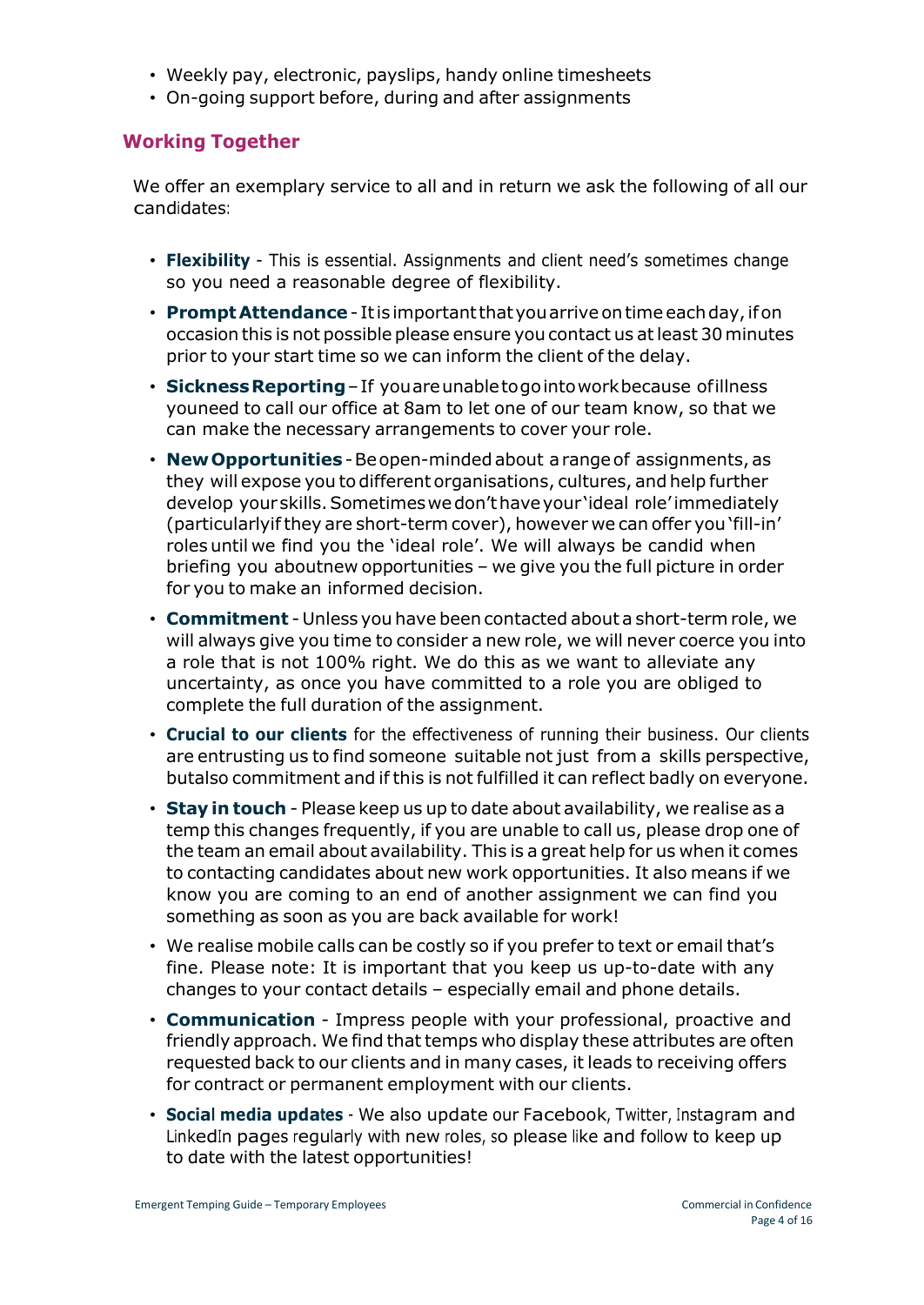- **Working Relationships**  Emergent are your employer, this means that any contact in relation to the following points should to be directed to Emergent in the first instance. This includes:
	- Change in duties, rates, hours, and relationship issues
- Any time off required for any reason, this includes sick leave, holiday pay and bereavement leave
- Should you have any concerns whatsoever, please also talk to your consultant in the first instant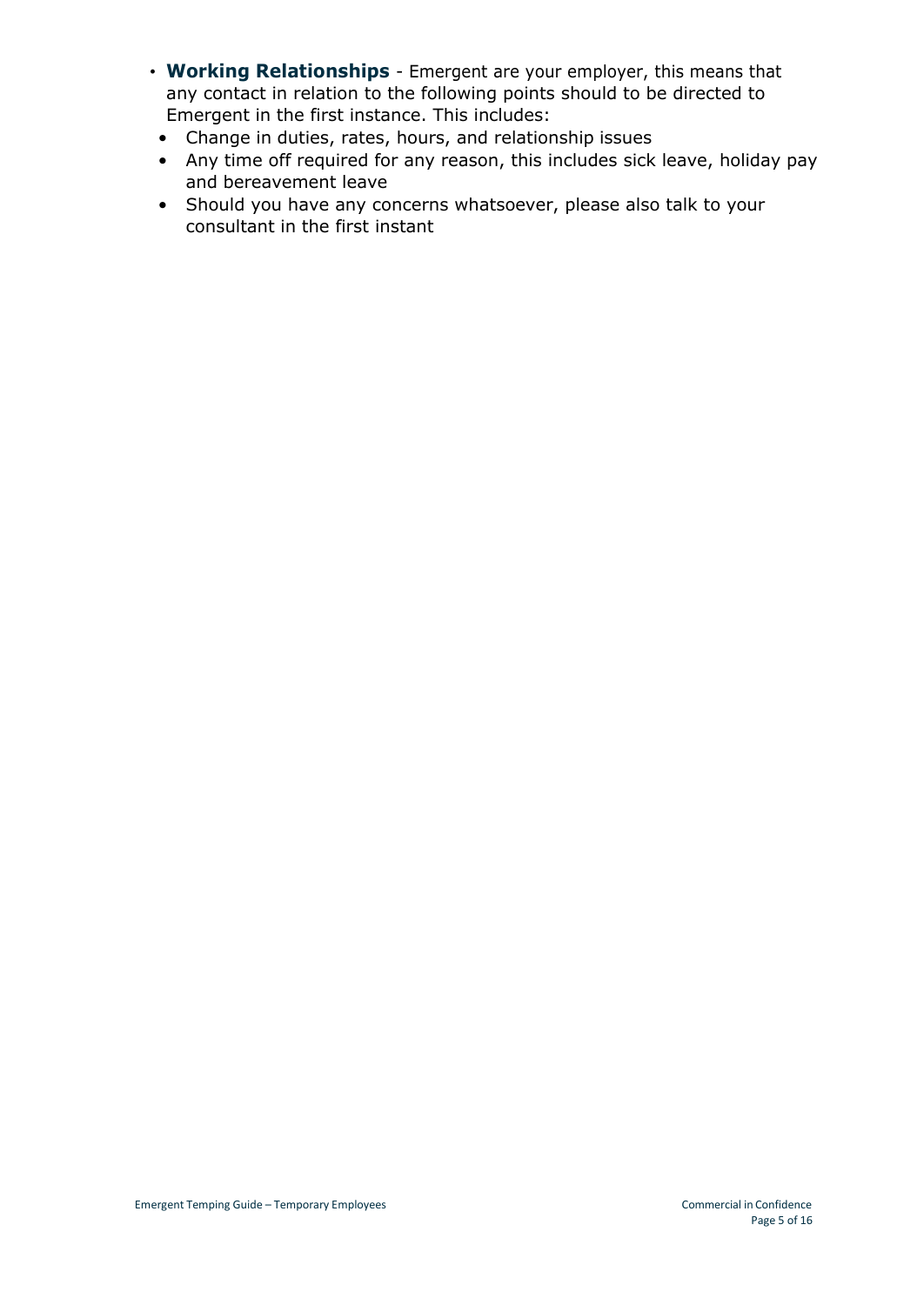## **Meet the team**

<span id="page-5-0"></span>

Debbie is the Consulting Manager for the Business Support & Legal division. With over 16 years' experience as a Recruitment Consultant specialising in temporary and contract recruitment, her strength is in business support and legal recruitment across all industries. Debbie leads the division and is responsible for recruiting clients' incredible business support team.

Having always worked in a demanding and ever-changing environment Debbie's team are particularly good at accommodating and adapting to client's requirements.



**Sukhy Mander Recruitment Consultant Tel: 09 353 2004 Email: [Sukhy.Mander@emergent.co.nz](mailto:Sukhy.Mander@emergent.co.nz)**  $\mathsf{in}$  $\bullet$ 

Sukhy joined the Emergent team in 2017 as Recruitment Coordinator for our Business Support division but was quickly promoted to a consultant given her natural ability to thrive and source talent.

Originally from London, Sukhy has travelled extensively. She has a diverse career background covering many different roles in multiple countries Sukhy understands first-hand the requirements of many business support roles, as well as the benefits and challenges of working in them as a permanent or temp employee.



**Kate Corkery Recruitment Consultant Tel: 09 973 4482 Email: [Kate.Corkery@emergent.co.nz](mailto:Kate.Corkery@emergent.co.nz)**



Kate has been recruiting roles across the Business Support space for the past 2 years and has built a trusted name in the market with both candidates and clients. Prior to recruitment Kate worked in advertising as a Senior Account Manager for 3 years. She has a passion for working with people, building relationships and finding solutions. Kate she is proud to be a part of the Emergent team and work within a culture is so focused on building strong client and candidate relationships.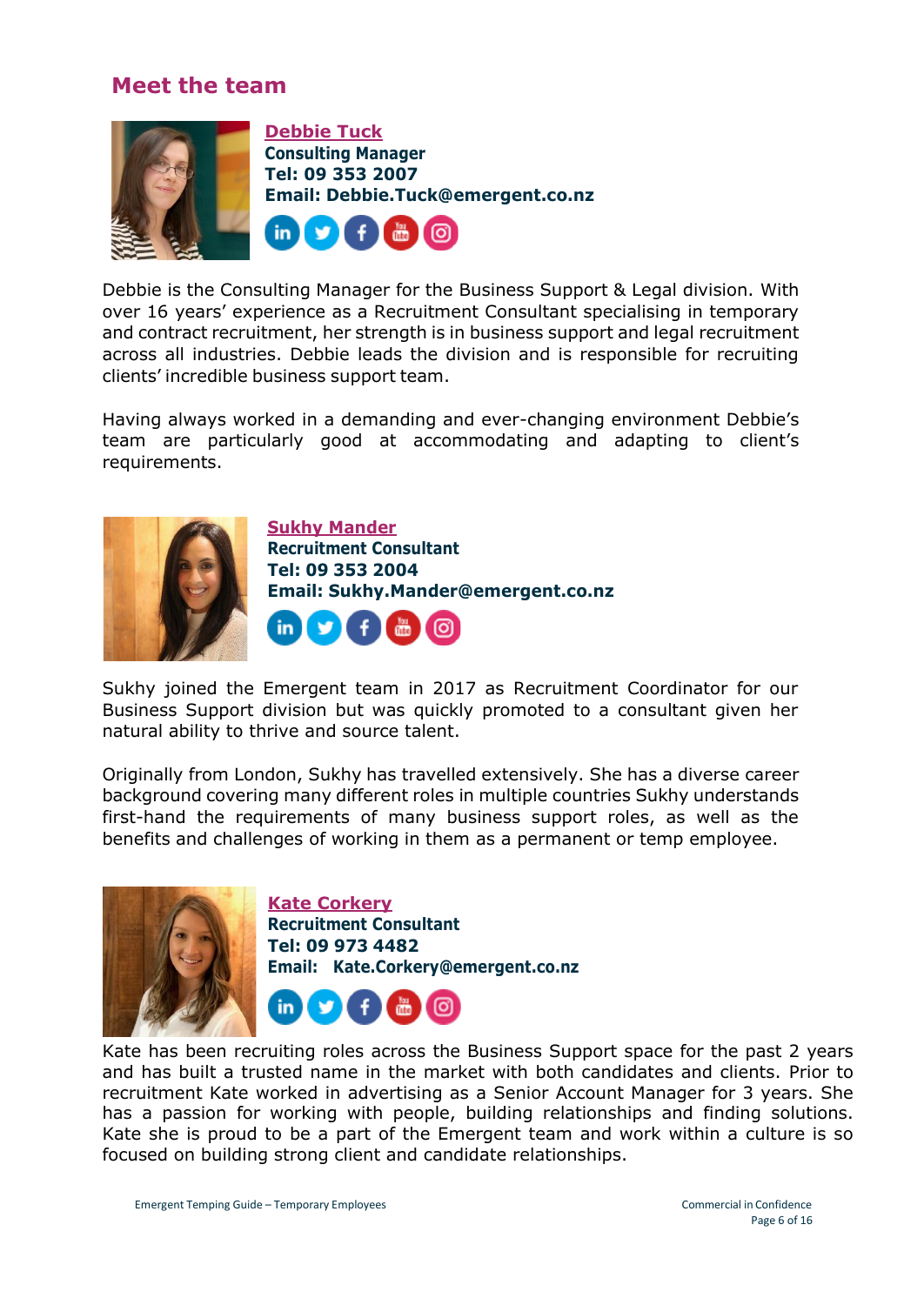

**Brodie Mulcahy Recruitment Consultant Tel: 09 353 2008 Email: [Brodie.Mulcahy@emergent.co.nz](mailto:Brodie.Mulcahy@emergent.co.nz)**



Brodie joined emergent with a passion for working with people. She graduated with a Bachelor of Communications and Business with a major in Human Resources and completed an internship focusing on recruitment and learning and development. Brodie initially joined Emergent as a recruitment coordinator and soon found her passion for recruitment, building relationships and problem solving.



**Mikaela Davenhill Recruitment Consultant Tel: 09 366 3886 Email: [Mikaela.Davenhill@emergent.co.nz](mailto:Mikaela.Davenhill@emergent.co.nz)**



Recruitment Consultant at Emergent specialising in recruitment for multiple areas of Business Support including: Office and Executive support, HR/Recruitment, Finance, Sales & Marketing and IT support in both Permanent and Temporary capacities.





Samantha comes into our team with a background in business support, talent acquisition and compliance in both corporate and agency recruitment.

She has a passion connecting with people and understanding what fulfils them in their career paths. As a graduate in Human Resources Management, she has a vision for supporting businesses to succeed while ensuring that employees are valued. Samantha is collaborative and cheerful in nature and she is excited to be part of a team driven to build rapport with clients and candidates alike.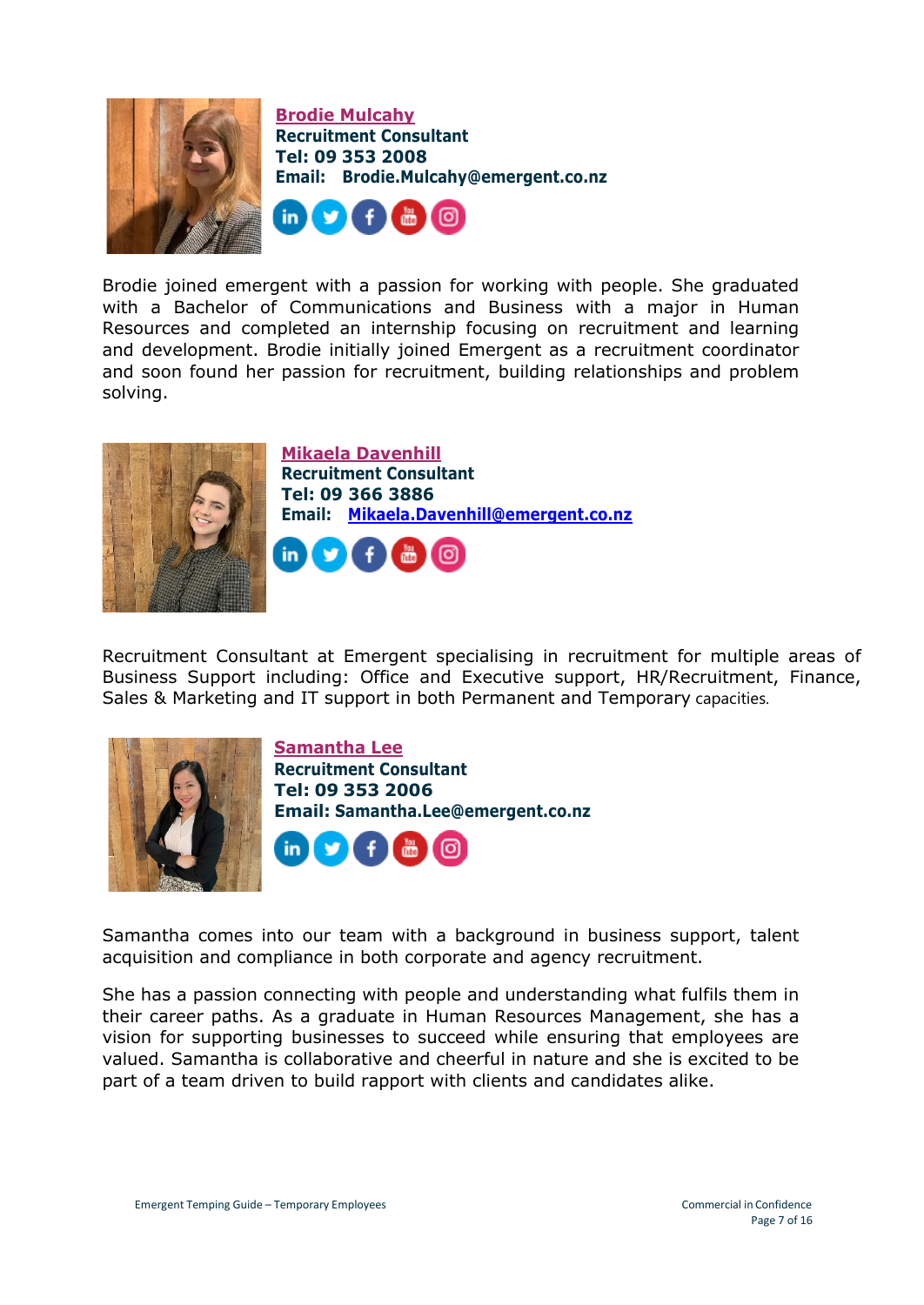## <span id="page-7-0"></span>**What to expect when temping?**

**Ourclients**areabletohire therightpeopleand skillsbyutilisingtemporarystaff,for their business needs—right now! We provide 'Temporary Employees' as an extension to a client's existing resources, in order to handle those things that they are unable to do themselves. Clients require temporary staff because of capacity, experience or employee absence (e.g. maternity leave, sick leave), and specific project needs to name but a few.

**A great way to get experience** in different industries, in many cases 'temping' leads to an offer for a permanent role. It's also a great way to meet new people, learn new skills, a flexible way to work, and it can enhance your CV.

**An assignment can vary** from one day through to several months depending on the clients need for hiring a temporary resource.

**Senior and 'meaty' roles** generally have a greater lead-time; however, assignments are often called in to us in 'the last minute', and sometimes you won't know what or where you will be working until the day you are required – that's just the nature of temping!

Of course, sometimes as a temp you can be 'thrown into the deep end' which is why we encourage all candidates to contact us anytime for any support or advice during their assignments with us—after all that is what we are here for! We consider all of our temporary workers to be part of our team, and we feel an important part of our job is to support you on an on-going basis.

**At least 50% of our Temporary roles** are given to us with little or short notice (most frequently covering for an ill employee), so be prepared for early morning calls and evening calls about a sudden assignment or present a new client.

## <span id="page-7-1"></span>**The Assignment Process**

**We will contact you when we have an assignment well suited to your background, skills and/or your personal preferences.** We take a very detailed job description from clients to get a good outline ofthe level of skill required for an assignment; the right personality to fit the culture; and the style of manager(s) – this enables us to carefully match temps to clients to ensure you have a productive and enjoyable assignment.

Someone in our team will phone or email you to establish your suitability, interest and availability. Once established, we present you to the client – and, provided they are happy with your skills and background, a brief interview and/or start date will be organised.

When an assignment has been accepted and a start date established, the team will send you a contract and ensure you know where you are going, whom you are meetingwithandconfirmyourpayrate. Thisisallconfirmedverballyandinwriting.

Once you have started the assignment, we will contact you to check you are settling in well. Please be sure to notify our nominated team member/s if the nature of the role changes at any time during your assignment. Remember your Consultantis your advocate - we are here to ensure your welfare and satisfaction.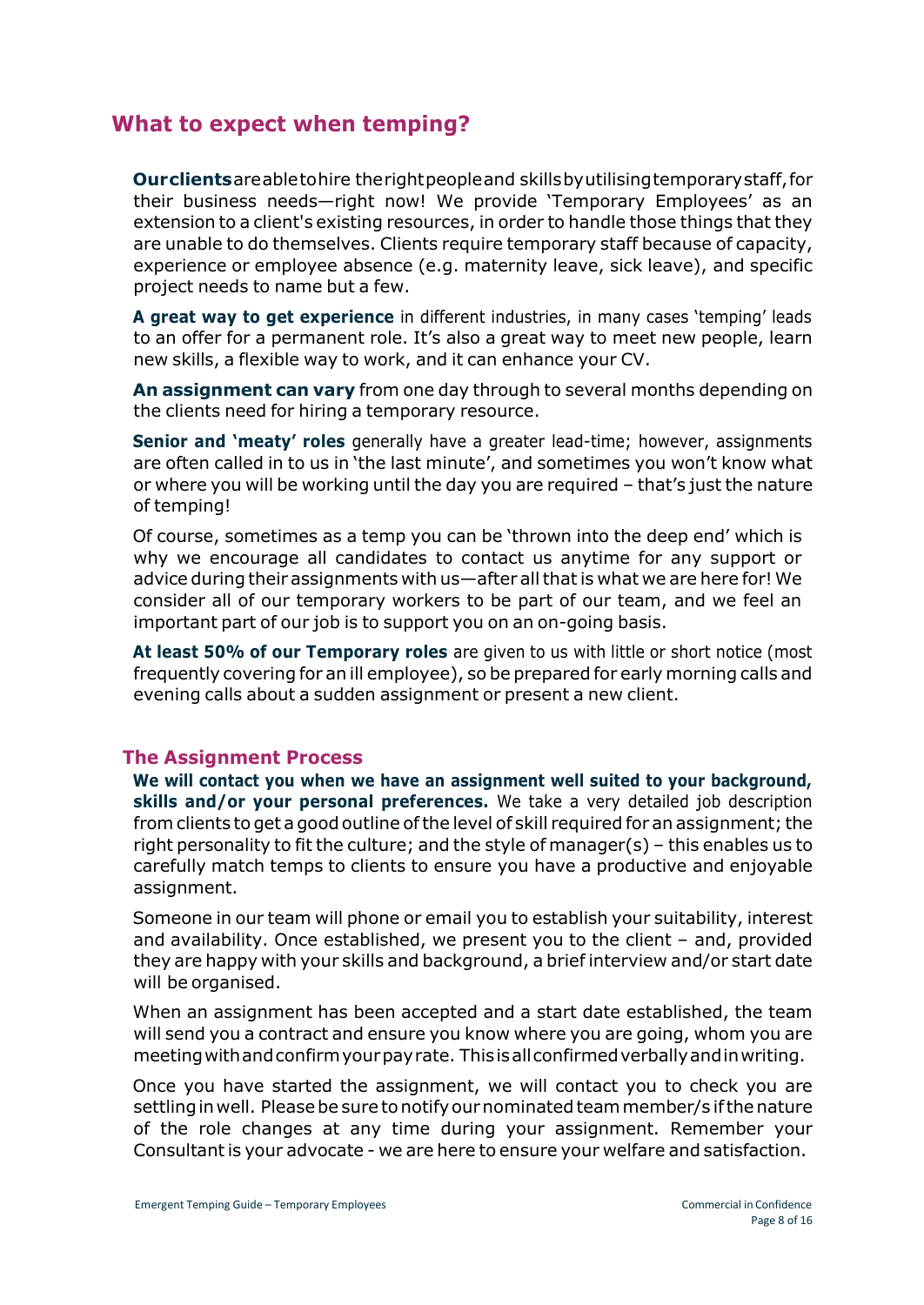## <span id="page-8-0"></span>**During the Assignment**

We will stay in regular contact with you throughout the assignment to see how you are progressing, however should you have any issues in between, please feel free to call us for a confidential chat. We also do the same with our clients in order to give you feedback ad check satisfaction.

**Do not discuss** remuneration rates directly with our client or anyone else during your assignment. Emergent Business Support & Legal will always negotiate on your behalf and are responsible for non-pay aspects of your assignment including holiday pay and KiwiSaver.

We encourage you to contact your nominated Consultant at any time in relation to any assignment matters. For any timesheet/administration queries or other suchenquiries you can also call Emergent on (09) 359 9033 and ask for 'Payroll'.

**If your role changes** to a more complex one, please inform your Consultant to discuss this.

## **Remember:**

- Be punctual and timely with your breaks.
- Turn off yourmobile during work hours. If you need to make a personal call, do it during your breaks or ask your supervisor if this is ok.
- Respect the company's internet policy.
- Wear the appropriate attire. Generally, this will be corporate unless otherwise advised by your consultant.
- Conduct yourself with the utmost honesty and integrity at all times.
- Work hard and diligently this may lead to more opportunities!

## <span id="page-8-1"></span>**Your Contract**

Please make sure that you sign your contract before you start your assignment. The contract is a legally binding document, so please read it carefully and let us know if you have any questions. Please sign the contract electronically (on your computer, mobile or tablet/iPad). Keep one copy of your signed contract in a safe place. This is your copy to keep, contains important information and you will be advised of any amendments we may need to agree with you.

## <span id="page-8-2"></span>**Extra Hours/Overtime**

Before working any extra hours outside of your contracted hours, please contact your consultant so that we can get approval from your manager beforehand to ensure that you will get paid for these extra hours.

## <span id="page-8-3"></span>**Lunch and Rest Breaks**

Lunch and rest breaks - It is a requirement that you must take a lunch breaks of **at least 30 minutes long** each day, but these times vary across industries and occupations, so please check with your direct line manager on your firstday.

With regards to other rest breaks, we expect that you will get the opportunity to have reasonable rest breaks each day, there are no specific guidelines for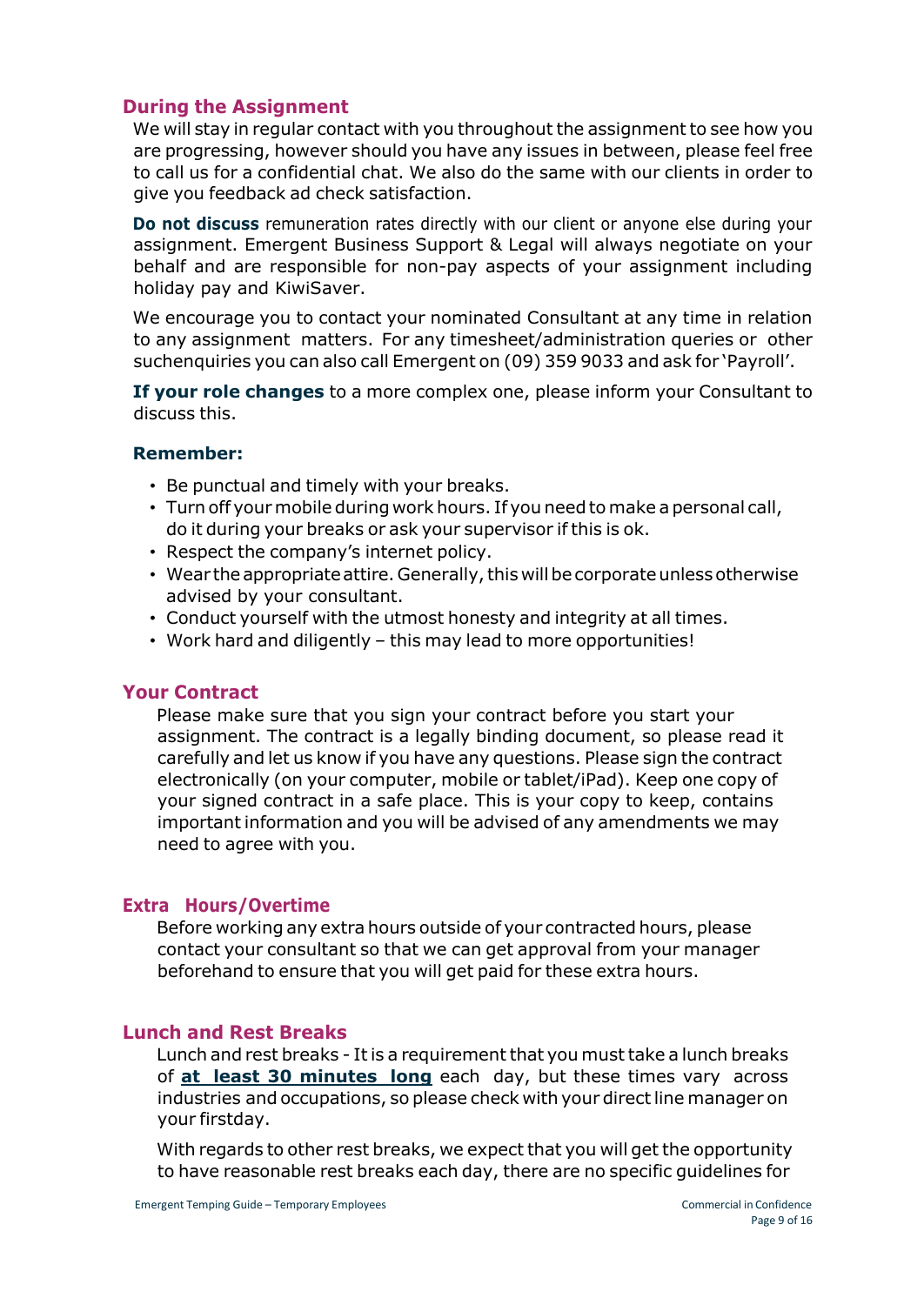when or how long rest breaks should be, however you should have a reasonable opportunity to take a short break to step away from your desks for a short tea break during the day.

Common practice is that rest breaks are about 10 minutes long (which are typically morning and or afternoon). Please note, like with lunch breaks, it is best to talk to you line manager on your first day of a new assignment to see what their quidelines are around this. If you are unsure or have any questions, please contact your dedicated Recruitment Consultant at Emergent.

## <span id="page-9-0"></span>**Attendance and Sickness**

If for any reason, you are going to be late to work or absent due to sickness or unforeseen circumstances, please ensure you contact your consultant by 8am on the day of sickness. This enables us to advise our client and make other arrangements for cover if necessary.

## <span id="page-9-1"></span>**Everything Payroll**

### <span id="page-9-2"></span>**Timesheets**

In order for your pay to be paid into your bank account on time it is your responsibility to submit your online timesheet at the end of each week.

#### **Important notes:**

- **Roundyourhours**tothenearestquarter (15minutesbutwritteninquarters i.e. .25, .50, .75.)
- **Completealldetails**onthetimesheet,particularlythedatethe weekended and the final total of hours.
- **Ensurealltimesheets**aresubmittedandapprovedbyboth youand yourmanager.
- **Only charge for the time** worked and do not include your lunch break.
- **Topayyouontime**itis imperativethatwereceiveyour timesheetbythe8pm Sunday deadline to be able to process them in time.
- **Timesheets must be submitted** after your hours have been completed: at the end of the week or after your assignment is finished. **Timesheets submitted before hours have been completed will be rejected.**

#### <span id="page-9-3"></span>**Wages**

Wages are processed for payment into your bank account every Wednesday to be available for you to draw on each Thursday.

#### <span id="page-9-4"></span>**Holiday Pay**

All temporary workers are entitled to holiday leave, please refer to your employment agreement for further information. The amount of holiday accrued can be viewed on your weekly pay-slips.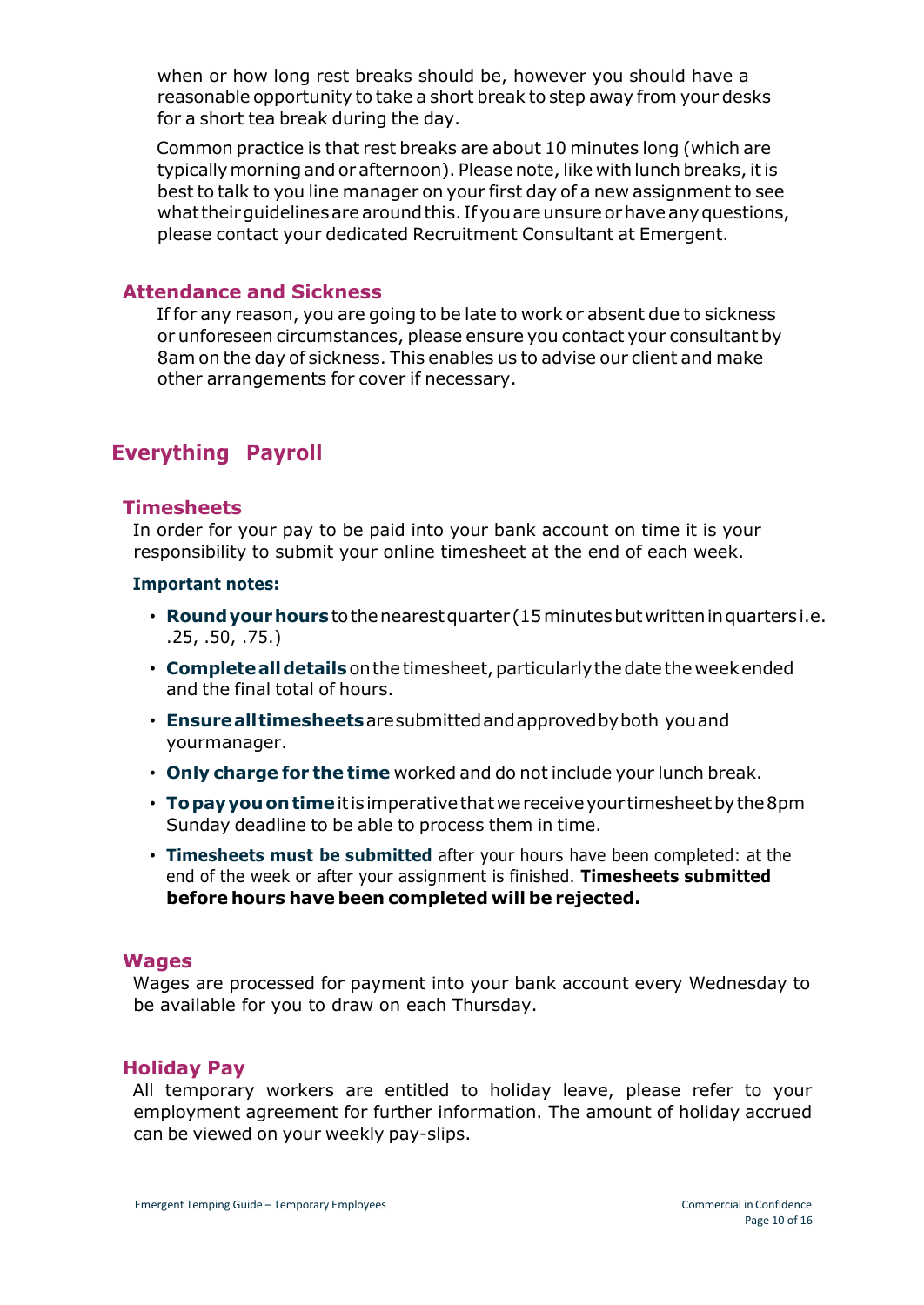**Requestsforholidaypay**needtobemadeinwritingandtheserequestsareduein to us each Monday by 12.00 noon.

Holiday Pay is processed with your weekly pay. When completing your online timesheet, select the relevant day and change the Work: Temp Assignment to Employee Leave. If you have any questions regarding this, please call Kelli on 09 359 9033.

#### <span id="page-10-0"></span>**KiwiSaver**

If you meet eligibility requirements you will, by law, be automatically enrolled into KiwiSaver. We can provide you with all the forms you need, as well as an information sheet introducing you to KiwiSaver. Further information can also be found at **[www.kiwisaver.govt.nz](http://www.kiwisaver.govt.nz/)** or by contacting us directly.

If you have not previously signed up to KiwiSaver and do not wantto join, under current New Zealand legislation, you have to fill out an opt-outform and submit to IRD between the 2nd and 8th week of starting your new job.

Opting out is your responsibility, not that of Emergent or our clients.

Should you successfully opt-out and contributions made will then be refunded from Inland Revenue and you will be removed from KiwiSaver.

#### <span id="page-10-1"></span>**General Payroll Enquiries**

During your assignment, if you have any payroll or tax related queries please contactEmergenton**093599033**andaskforKelliStrongorNeeshaDLima

## <span id="page-10-2"></span>**Staying in Contact**

This may sound obvious, butthis is a key part of our role and one the most important tasks is for us to ensure each of our temporary staff' welfare and job satisfaction is upheld. We contact all our candidates on a regular basis to check in during assignments. However, if you need us before this.

## **Please call us, we are here to help (even if it seems trivial).**

#### **09 359 9033**

## <span id="page-10-3"></span>**Open Lines ofCommunication**

Whether you are working for us or not, once you are registered with us we like to stay in touch. This might be for a general catch up or maybe you'd like help and advice. We'd love to hear about your experiences and of any new skills you've gained—plus changes in circumstances; like finding a permanent role perhaps!

## <span id="page-10-4"></span>**Adding value to you and your career!**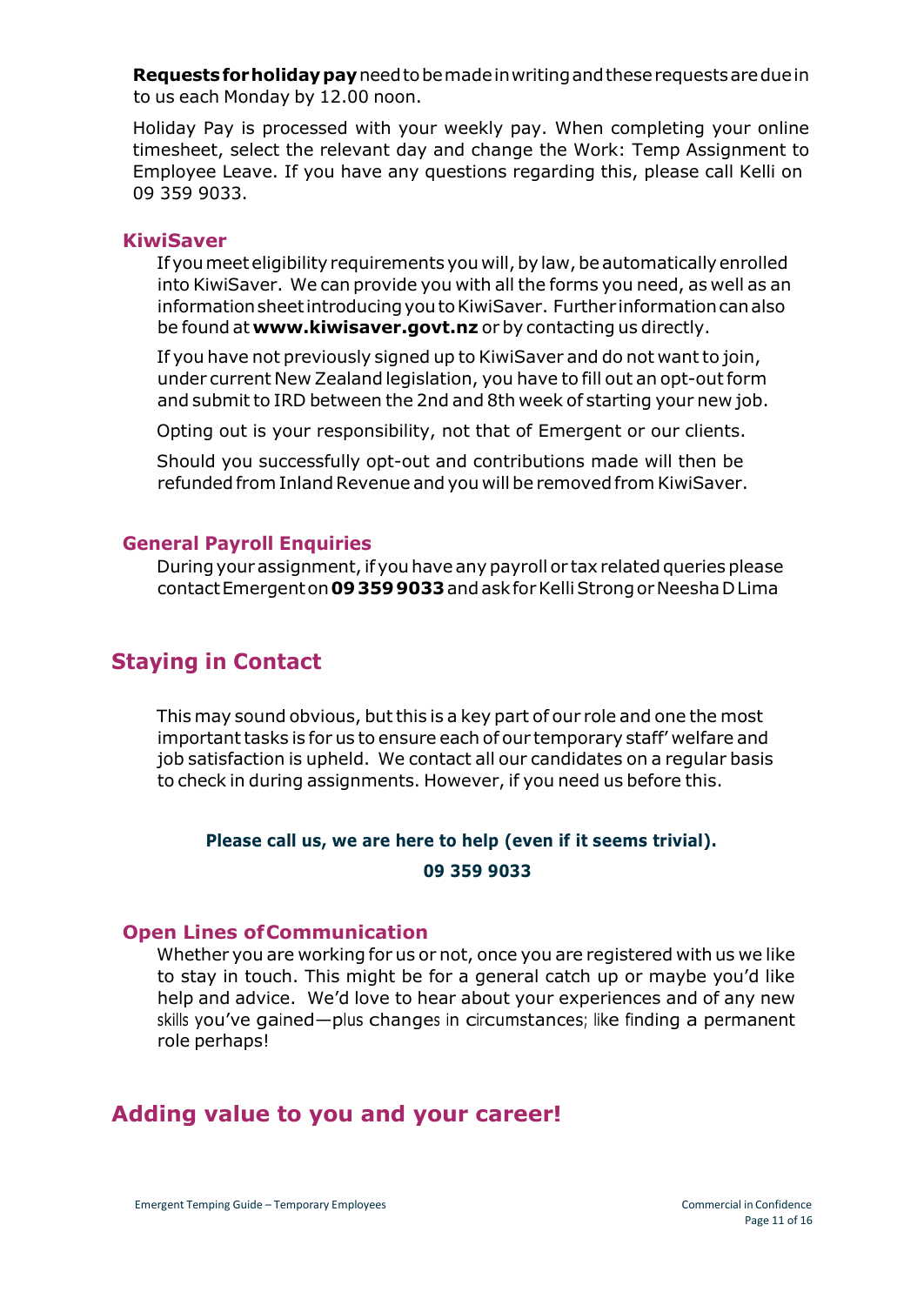Once a temporary worker has completed an assignment we send out assessments to client. For our long-term placements, these are also completed at appropriate, regular intervals.

We do this in order to offer you constructive feedback for career progression, self-improvement and general confidence. It'<sup>s</sup> also a useful tool to have at hand to secure more work for you with other potential employers. It also helps us to identify our stand out people we like to promote.

#### <span id="page-11-0"></span>**Recognition Awards**

We understand the importance of looking after our temporary staff. High performing candidates are our greatest assets. We like to reward those candidates who go the extra mile and offer our clients an outstanding service.

Every month we will choose a standout performer who receives a gift from us to let them know how much we appreciate their efforts. This is often a temp who has gone the extra mile or maybe someone who has excelled in their assignment, received great quality results or has been consistently praised. Our team meets every month to discuss feedback, including the temporary worker'sassessmentsinorder toidentifysuitabletemps whomeet the criteriafor this award.

We know that we are only as good as our staff and we believe it is important to reward staff appropriately – see below.

**NOTE:** We like to upload a picture or a video of the successful temp monthly on to our social media platforms – if you are a winner and not happy with this please contact your nominated Consultant

#### <span id="page-11-1"></span>**Social Events**

We are big on having a great community and we love to have fun - we enjoy socialising with our temps as we feel it's a great way to build relationships and get to know you outside work.

We have regular social events so that we can get to know our temps better and introduce them to fellow temps working locally, so I guess you could say we have our own 'Temp Community' at Emergent.

#### <span id="page-11-2"></span>**Mental Wellbeing**

The ClearHead App provided free to all Emergent Temporary Employees is an anonymous platform to support you through any difficult mental wellbeing.

In NZ, navigating the health system can be tricky. Do I need to see a doctor? When should I see a doctor? For most people seeking medical help, they often don't know where to start or are not comfortable with reaching out in person.

Our health system also cannot train enough health professionals to meet the true demand out there. That is why there are long wait times and certain groups of people have poorer health outcomes.

Clearhead is an online, one-stop-shop platform, designed by NZ doctors,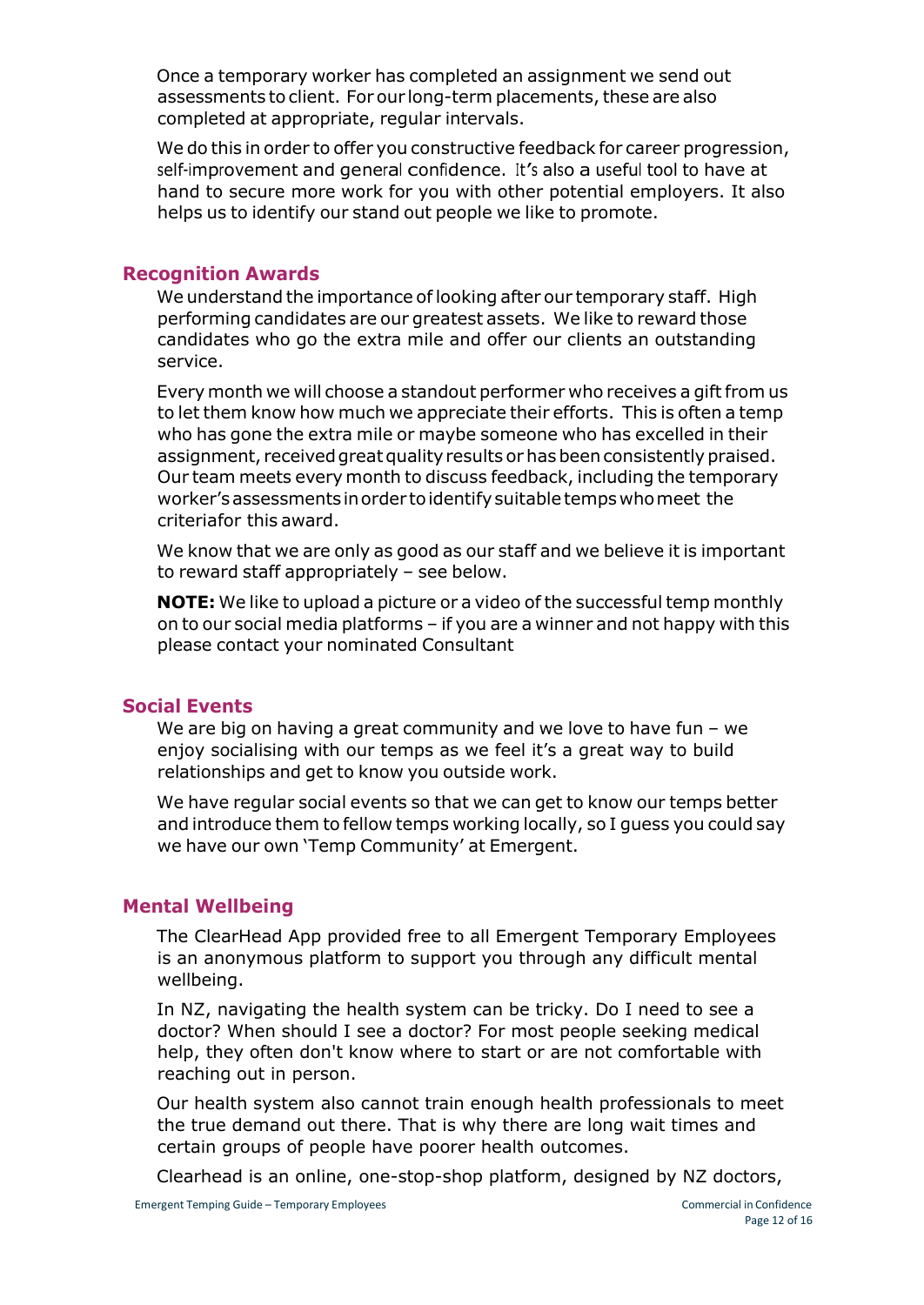that empowers New Zealanders to find the help they need. We do this by helping you understand your symptoms and providing personalised recommendations through our digital wellbeing assistant.

Clearhead enables preventive and proactive healthcare that is focused on wellbeing by introducing choice, convenience and control back to you.

Simply download the Clearhead app to your device of choice and you are ready to utilise this benefit.

#### <span id="page-12-0"></span>**Financial Wellbeing**

Emergent has formed 2 partnerships for financial education, offered free to our temporary workforce.

AMP offers future planning and education on long term financial goals and how to best balance them with your current living requirements.

Westpac offers a comprehensive programme with a wide range of topics related to the current daily Money Skills.

All education is available physical or electronically.

Please feel free to get in touch with us and we can send on the relevant information to utilise this benefit fully.

## <span id="page-12-1"></span>**Feedback and Suggestions**

We always want to hear what you think, so if you have any feedback or ideas please email Debbie Tuck, Consulting Manager [Debbie.Tuck@emergent.co.nz](mailto:Debbie.Tuck@emergent.co.nz) and we will see what we can do!

## <span id="page-12-2"></span>**Referrals – GET REWARDED!**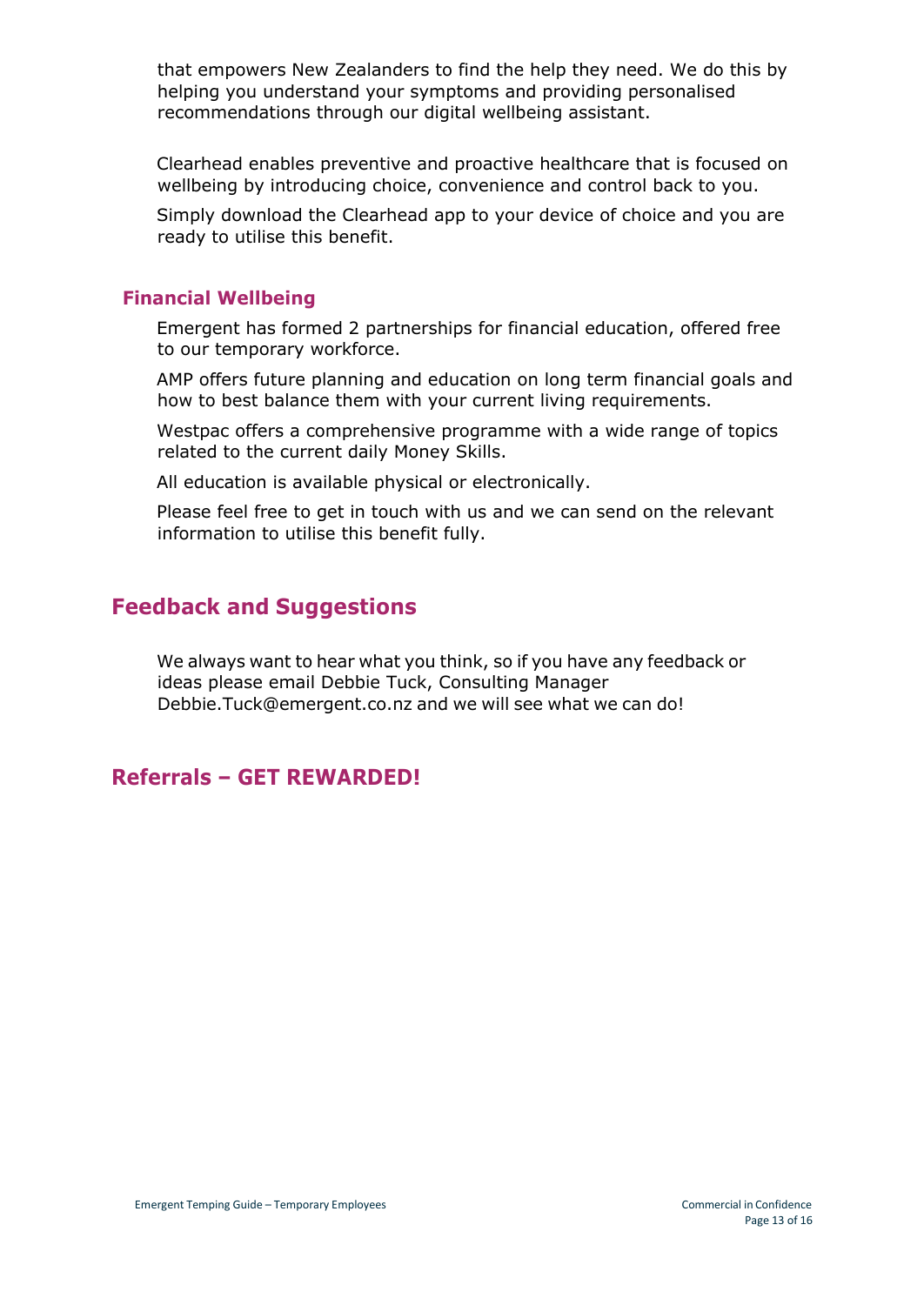#### <span id="page-13-0"></span>**Refer a Friend**

We are always looking for talent, if you recommend another candidate who we place in a role for more than a week, you will receive gift vouchers of your choice.

## <span id="page-13-1"></span>**Referrals to Clients**

If you refer a client to Emergent and we place someone into a role with them you will receive gift vouchers of your choice.



**The Team at Emergent Business Support & Legal look forward to the opportunity of working in partnership with you.**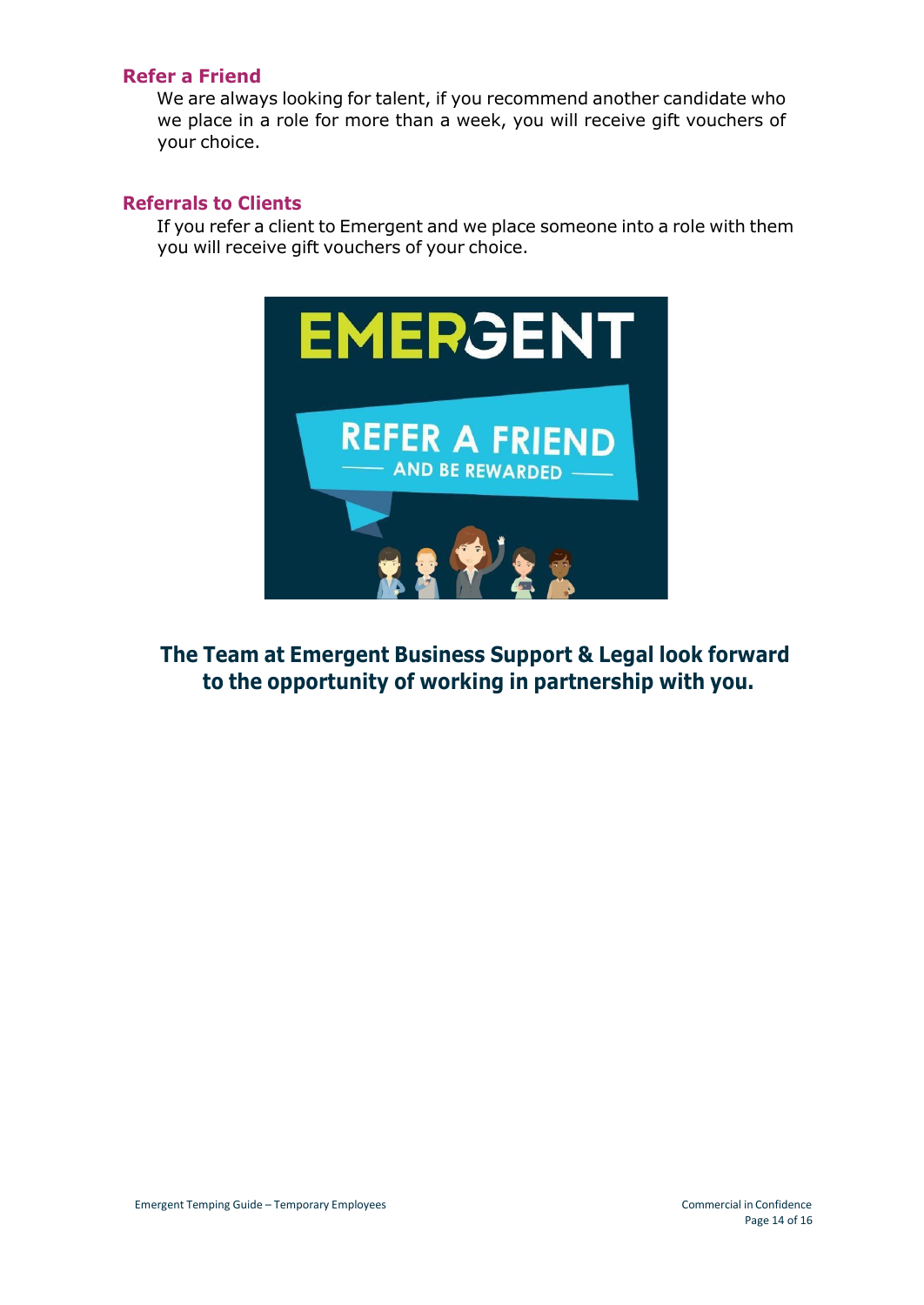## <span id="page-14-0"></span>**FREQUENTLY ASKED QUESTIONS**

## **Q: What happens if I have a problem I need to discuss during an assignment?**

**A:** Please contact your consultant for a confidential chat, we aim to be supportive and offer a fast and effective resolution.

## **Q: Who is my employer?**

**A:** Emergent Business Support& Legal is youremployer during yourassignments and therefore all contact about the role needs to be communicated through us.

## **Q: How long is the average assignment?**

**A:** There is no typical assignment length however, it can vary from one week to one month, although longer assignments of up to nine months are not uncommon.

## **Q: Do I ask the client about the hourly rate?**

**A:** No. Emergent Business Support & Legal will always negotiate with the client on your behalf.

## **Q: Do I get holiday pay?**

**A:**Yes.We accrue8%of your hourlyrate for everyhour worked whilst you are on assignment. This is payable when you take holidays. Any remaining entitlement needs to be requested in writing on the completion of your employment with Emergent Business Support & Legal.

## **Q: When do I get paid?**

**A:** Your wages are accessible in your account each Thursday.

## **Q: What happens if I want to finish an assignment early?**

**A:** Forobvious reasons, we highly discourage this; however, if it is something that can't be helped we encourage as much notice as possible in order for us to find a replacement. Please refer to your Temporary Individual Employment Agreement.

## **Q: What do I do if I am sick when I am on assignment?**

**A:** If for any reason, you are going to be late to work or absent due to sickness or unforeseen circumstances, please ensure you contact your consultant by 8am on the day of sickness. This enables us to advise our client and make other arrangements for cover if necessary.

## **Q: What do I do if I want to take annual leave when I am on assignment?**

**A:** If you want to take annual leave you need to contact your consultant at least two weeks prior to taking this leave. This will also enable us to advise our client and make other arrangements for cover if necessary.

## **Q: When do I get holiday pay?**

**A:** If you apply for holiday pay it is in your account on the Friday as long as we receive your application by the Monday. Please refer to your Temporary Individual Employment Agreement.